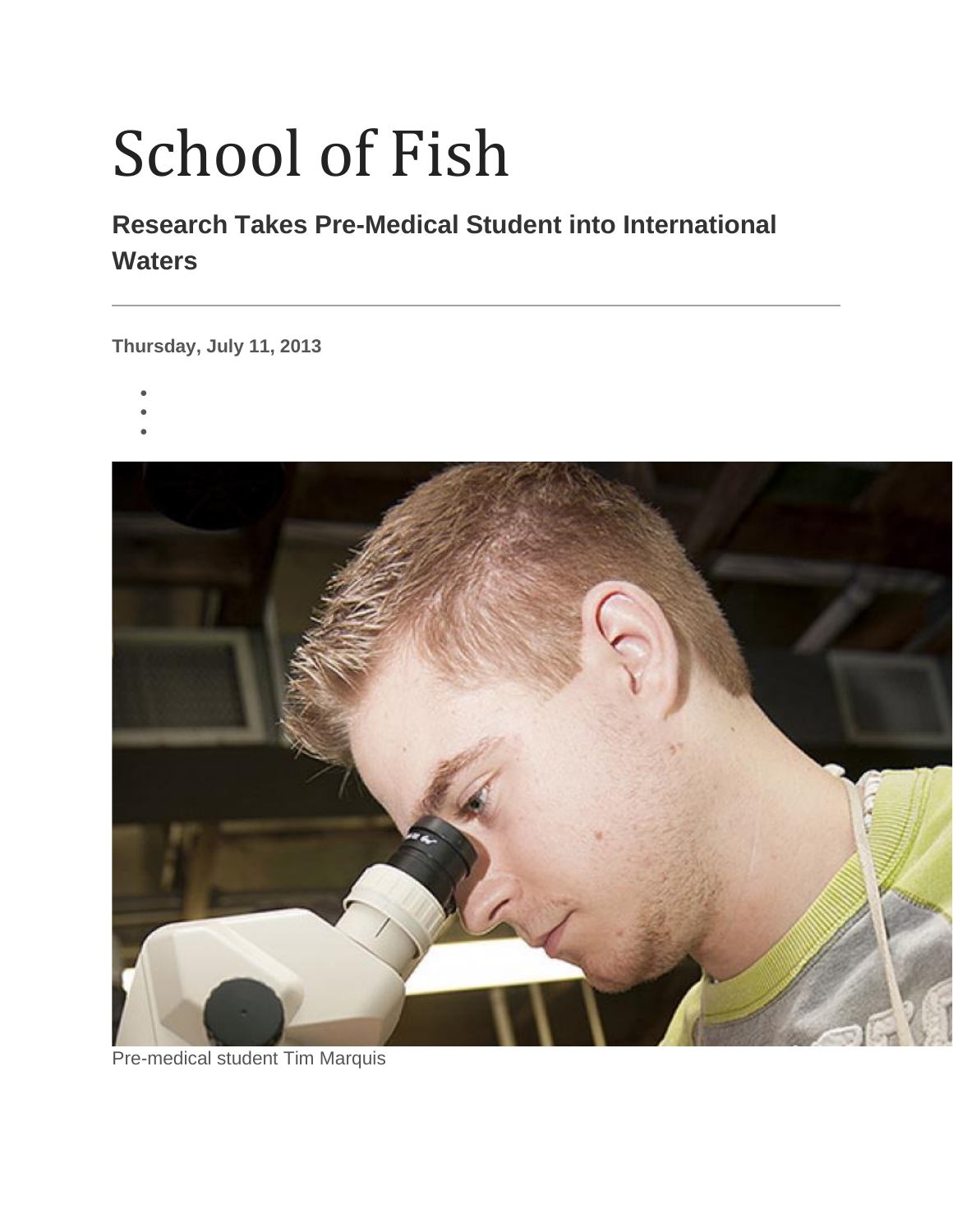As an undergraduate research assistant in the Center for Molecular Endocrinology at the University of New Hampshire, student Tim Marquis is gaining hands-on experience with world-class research opportunities. Last Memorial Day weekend – while other college students were barbequing on the beach – Marquis was in the hatchery at UNH learning how to conduct immunohistochemistry procedures to determine the localization and distribution of lamprey hormones with internationally renowned Japanese comparative neuro-endocrinologist, Masumi Nozaki.

"Professor Nozaki is known as the world expert in immunohistochemistry of protein hormones and receptors in the brains and pituitaries of non mammalian vertebrates, particularly fish," says Stacia Sower, Director of the Center for Molecular Endocrinology at UNH. Sower and Nozaki worked together as post-doctoral researchers at the University of Washington in Aubrey Gorbman's laboratory. "Gorbman was one of the founding fathers of the field of comparative endocrinology," says Sower about this rare American scientist to receive Japan's top Medal of Science. Over the years Sower and Nozaki continued to conduct research together from afar, and Nozaki, who developed techniques in immunohistochemistry while he was a graduate student and later refined his procedures during his tenure at the Niigata University's Sado Marine Station, became a visiting professor at UNH in 1993, practicing and sharing his knowledge of immunohistochemistry.



"Masumi is a master artist," Sower says of Nozaki's intricate slides that resemble stained glass windows with the reds, blues, and greens of co-localized hormones clearly delineated within the same cell. "He does beautiful work – you can actually see the cell itself. He does double staining." Beauty is only ancillary to the important work that Sower, Nozaki, and others are doing to help show that the pituitary historically arose with vertebrates, not with invertebrates. And while the lamprey has a notochord (precursor to a backbone), its brain is encased in a cartilaginous cranium, making the species closer to its ancestral

**RENOWNED JAPANESE RESEARCHER MASUMI NOZAKI**

vertebrates that existed 550 million years ago. "The acquisition of the pituitary was a seminal event for vertebrate evolution," says Sower about the tiny gland that sits at the base of the brain. Now it is rightfully seen along with the part of the brain called the hypothalamus, the center of control over the endocrine system.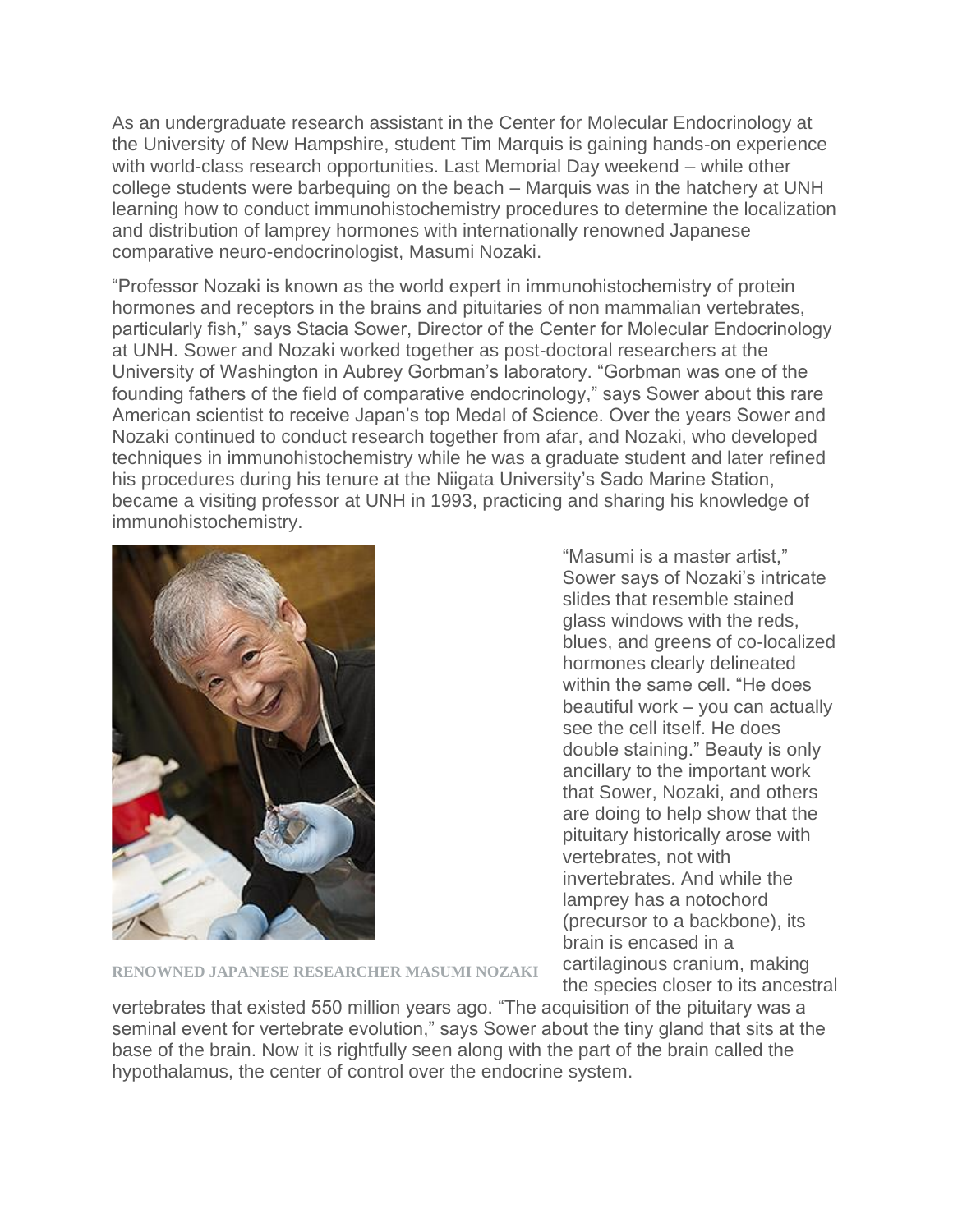When Sower began her work with these ancient, jawless fish known as cyclostomes more than thirty years ago, people didn't even think that the lamprey had the same brain control as other vertebrates. The focus of her research has evolved over time as well, and she's currently studying the extent of hypothalamic control over the pituitarygonadal aspect in cyclostomes.

Nozaki's most recent visit corresponds with the spawning of lamprey. "We do twelve months of experiments in six weeks," says Sower about the primitive fish that spawn and die all within a narrow window of time. Accompanying Nozaki is Maki Nishiyama, a Ph.D. student learning the research techniques he developed. Sower's team at the Center for Molecular Endocrinology have already identified structures in the lamprey brain and pituitary gland, cloned hormones, and sequenced the fish's genome as well as discovered the gonadotropin-releasing hormone, a peptide released from the brain that stimulates the pituitary to secrete the hormones that control the sex glands. Nozaki and Nishiyama spent their time here working with the team to study the next steps of function and distribution of immunohistochemistry in the lamprey.

Within all of this highly skilled research there still exists space for teaching and learning. Marquis has taken the initiative to further the studies using the process of in-situ hybridization to look for the expression of mRNA transcript found in the pituitary or one of its subunits. In fact, Marquis has just proven the existence of a pituitary hormone subunit, "beta 5," which enables Sower's team to proceed with a major grant proposal.

"It is an absolute honor to study under Dr. Sower and to have learned so much in the time that I've been here," says Marquis who began assisting with research in Sower's lab during his freshman year. "Dr. Sower has been an incredible mentor and role model. I wouldn't be here today without her help, support, and encouragement," he says. As a biomedical science major in the medical veterinary science option, Marquis plans to attend medical school after graduation to facilitate his career goals of becoming an oncologist and conducting biomedical research. As for a chance to learn from Nozaki, Marquis says, "We are especially lucky to have Dr. Nozaki with us this week. Learning his immunohistochemistry techniques will have a direct impact on my research in this lab." The Sower lab at the Center for Molecular Endocrinology spans disciplines of neuroscience, neuroendocrinology, molecular, biomedical, and biochemical sciences.

After decades of friendship and collaboration, many discoveries – such as the fact that fish have both luteinizing hormone and follicle stimulating hormone – have been landmarks for both Sower and Nozaki. In the interest of working together once more before Nozaki's retirement next March, Sower invited Nozaki and Nishiyama to UNH last May. "One lab can't do all the work that's necessary," says Sower. "You have to be collaborative to be successful."

## Originally published by: [COLSA Insight Newsletter](http://colsa.unh.edu/newsletter)

• WRITTEN BY: [Staff writer](https://www.unh.edu/unhtoday/contributor/staff-writer) | Communications and Public Affairs